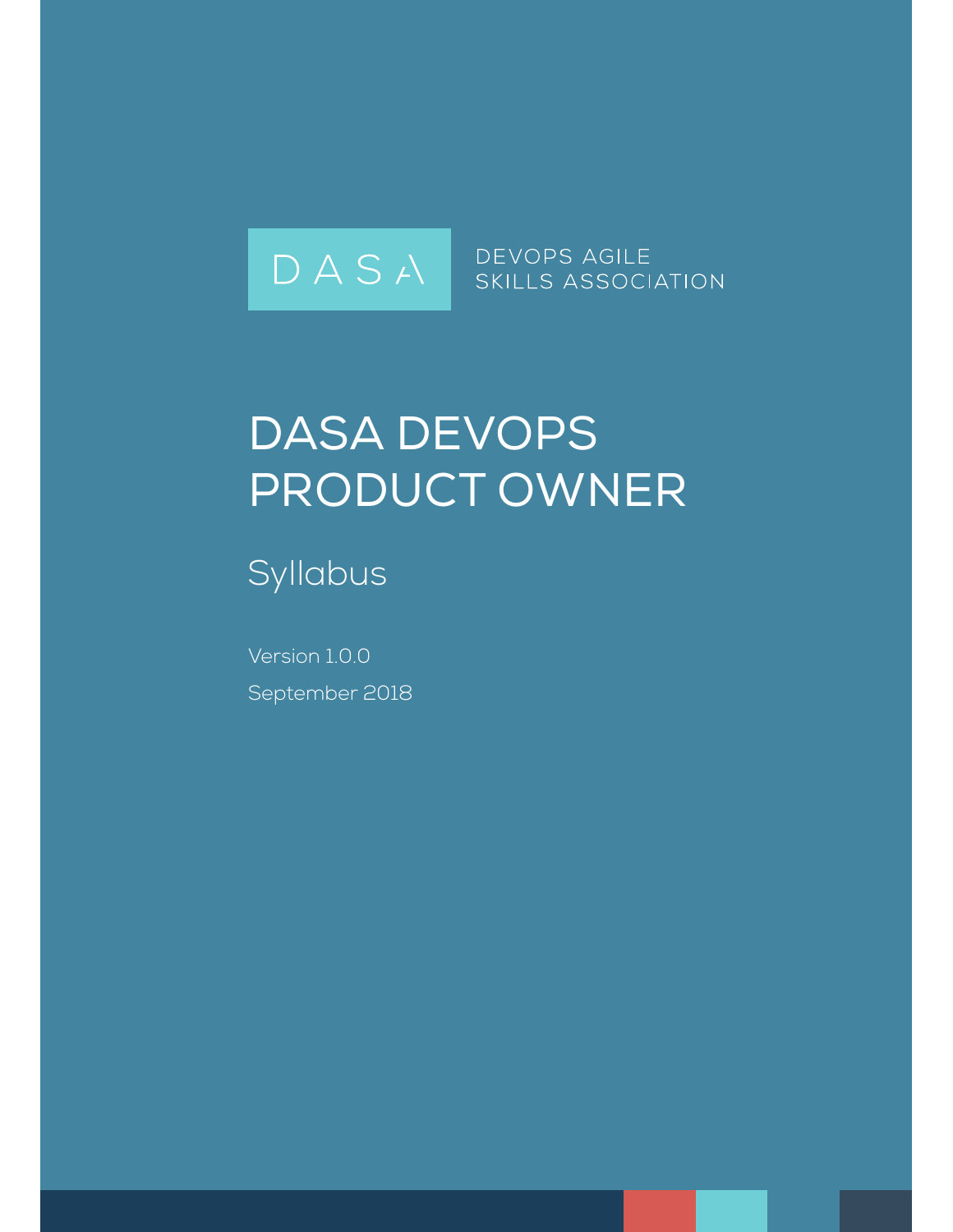

| <b>RELEASE</b> | <b>VERSION</b> | <b>DATE</b>    |
|----------------|----------------|----------------|
| Previous       | Not Applicable | Not Applicable |
| Current        | 1.0.0          | September 2018 |
| <b>Next</b>    | TBD            | TBD            |

### SCOPE AND PURPOSE OF THIS DOCUMENT

The purpose of this document is to inform all parties interested in the DASA DevOps Product Owner certification program of the areas covered in the program.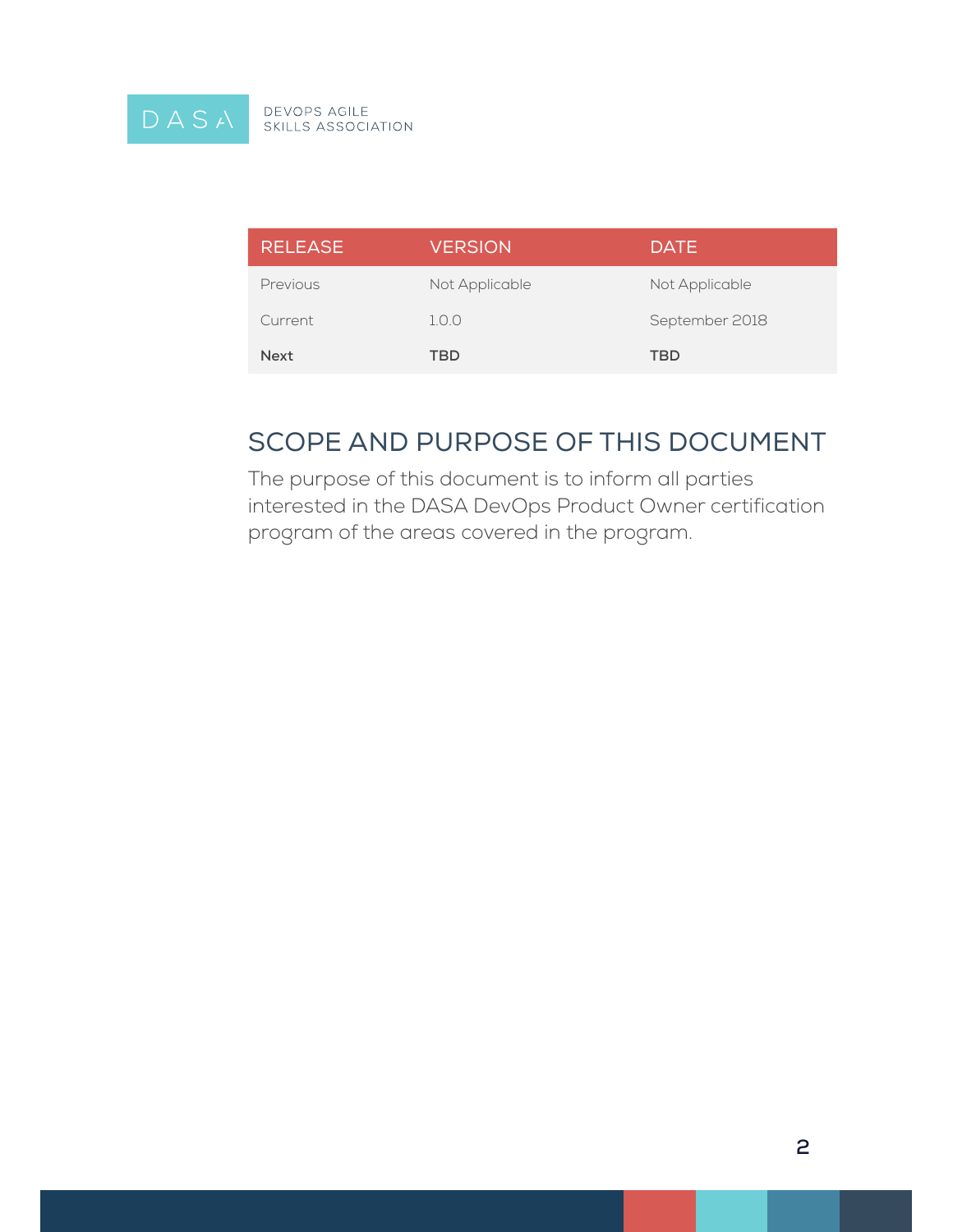## DASA DEVOPS PRODUCT OWNER

Recent developments in IT methodologies have given rise to a spate of concepts such as Agile, Scrum, DevOps, and Lean IT. These methodologies enable the realization of the customer value more rapidly than traditional methods.

The DASA Product Owner qualification extends traditional Agile Product Owner programs and deals with the extended set of requirements that the Product Owner faces when teams start to take on both Dev and Ops responsibilities. The program covers the traditional Agile and Scrum concepts and capabilities but in context of DevOps. As a result, this program is ideal for not only new and aspiring Product Owners but also exciting for experienced Product Owners who are keen to understand how their role is evolving as a result of DevOps.

### QUALIFICATION OBJECTIVES

When you have acquired the required knowledge from this certification program, you will be able to:

- Understand the concepts of Agile and Scrum
- Understand the Scrum framework including roles, events, the importance of backlog and the definition of done
- Understand the role of Product Owner
- Discuss the role and characteristics of the DevOps team
- Explain the main competencies of the Product Owner
- Describe what a Product Owner does in practice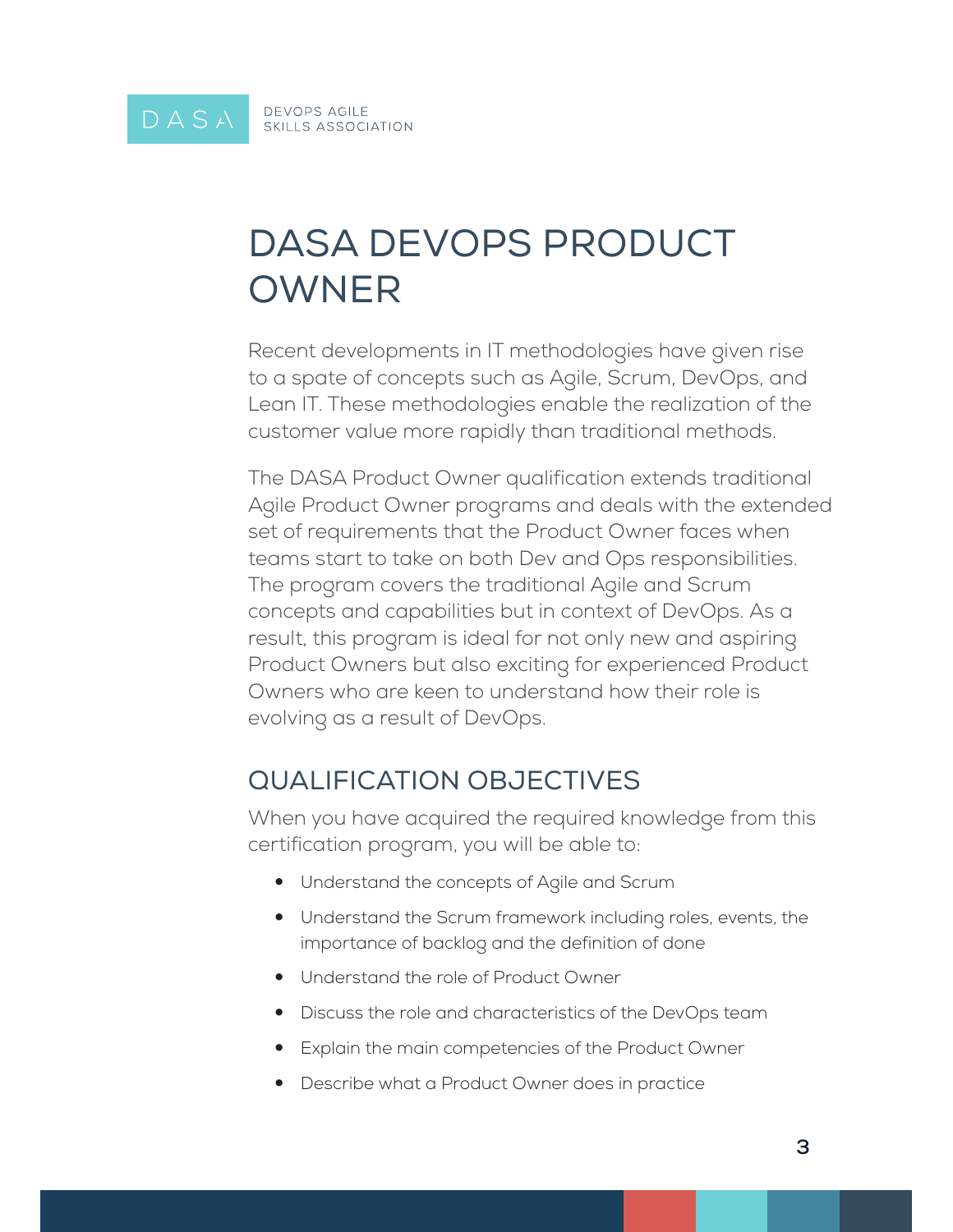

- Explain the Product Owner's work
- Discuss the importance of delivering value
- Identify the Product Vision techniques
- Discuss how to engage and influence stakeholders to maximize value
- Outline various Agile estimation techniques used by Product Owners
- Explain the role of Product Owner in managing Product Backlog
- Discuss few challenging situations of a Product Owner

### TARGET AUDIENCE

The DASA DevOps Product Owner qualification is primarily aimed at:

- Existing Product Owners without certification
- **•** Business Project Managers
- Business Executives
- Business Managers
- Business Information Managers
- Business Analysts
- Operations Managers
- Enterprise Architects

### COURSE REQUIREMENTS

Basic familiarity with Agile, Scrum, and DevOps framework is beneficial.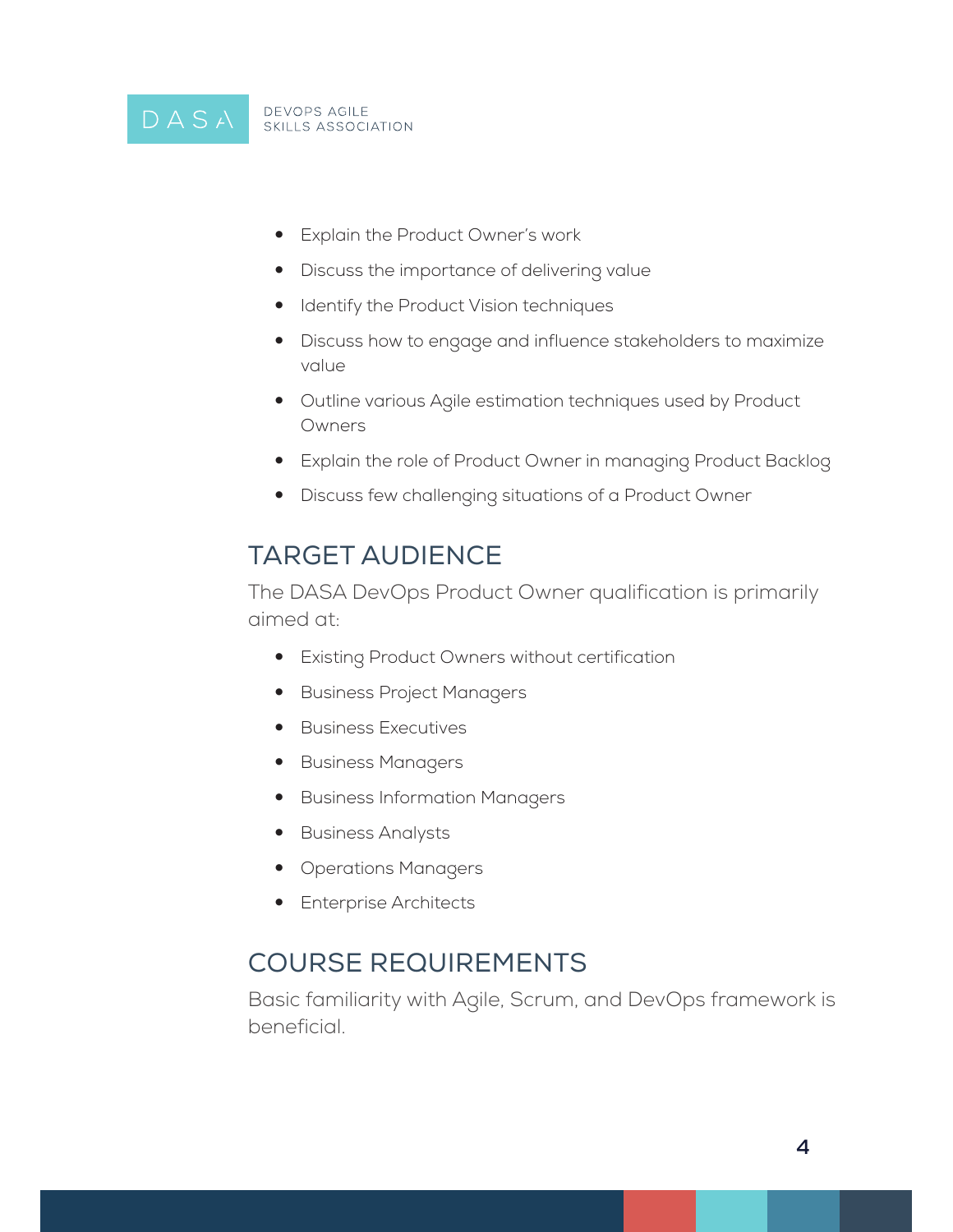### CERTIFICATION REQUIREMENTS

You will receive the required certification from DASA on successful completion of the DASA DevOps Product Owner exam.

#### Exam Details

The characteristics of the DASA DevOps Product Owner exam are:

#### Exam Format:

- Closed-book format
- Web-Based

#### Questions:

• 40 multiple choice questions (MCQs)

#### Passing Score:

 $\bullet$  65%

#### Exam Duration:

- 60 minutes
- 15 minutes extra time for non-native English speakers.

### LEARNING OUTCOMES

A classification widely used when designing assessments for certification and education is the Bloom's Taxonomy of Educational Objectives. This classifies learning objectives into six ascending learning levels, each defining a higher degree of competencies and skills. (Bloom et al, 1956, Taxonomy of Educational Objectives).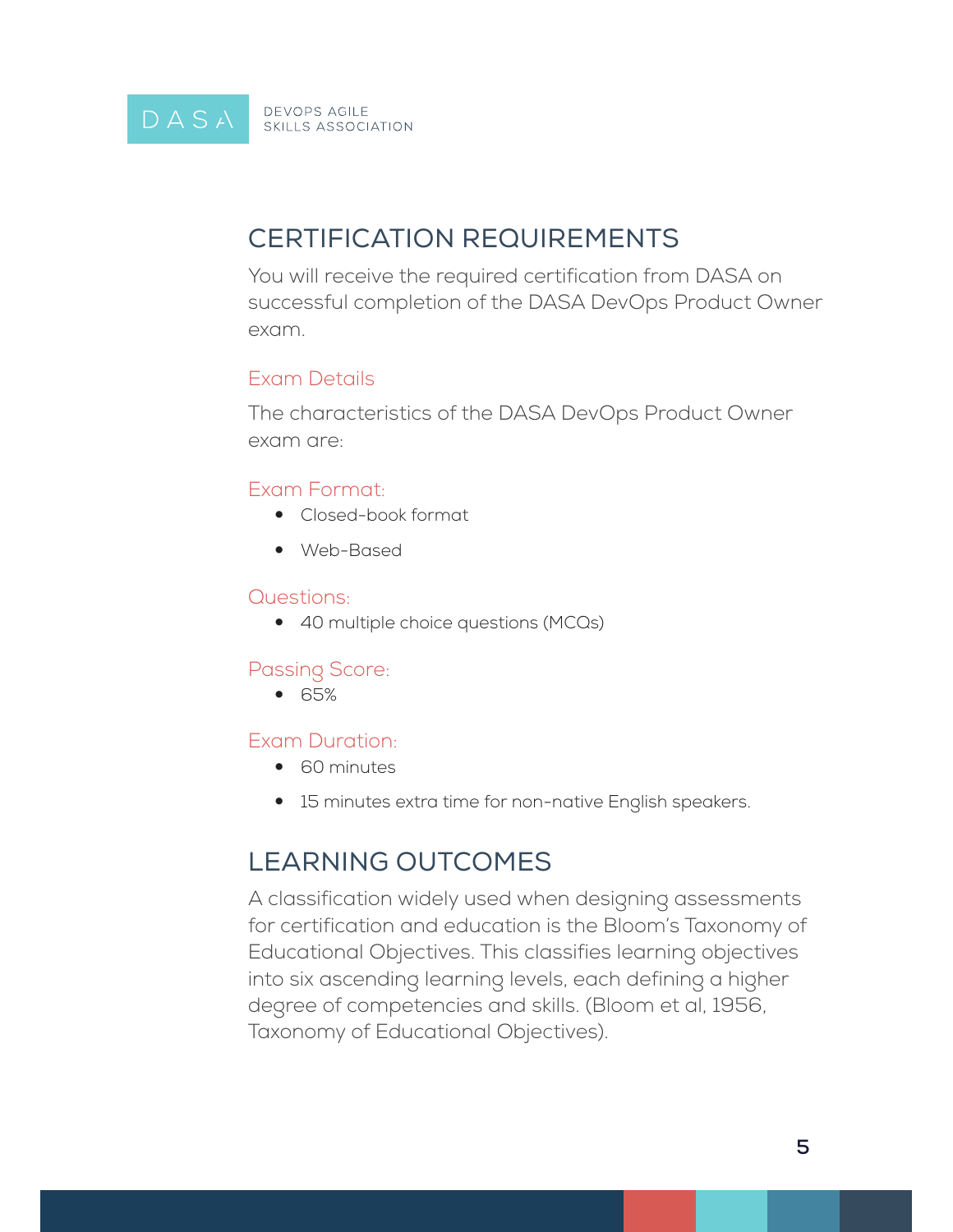This structured approach helps to ensure:

- A clear segregation in learning level content between the different qualification levels.
- Learning outcomes are documented consistently across different areas of the program.
- Exam questions and papers are consistent and are created to a similar level of difficulty.

The Professional qualification examines learning outcomes at levels 2 (Comprehension), 3 (Application), and 4 (Analysis).

| DASA DEVOPS PRODUCT OWNER LEARNING OUTCOMES           |                                                                                                                     |                                                                                                                                                  |                                                                                                                                                              |                                                                                                                                                                                                                           |
|-------------------------------------------------------|---------------------------------------------------------------------------------------------------------------------|--------------------------------------------------------------------------------------------------------------------------------------------------|--------------------------------------------------------------------------------------------------------------------------------------------------------------|---------------------------------------------------------------------------------------------------------------------------------------------------------------------------------------------------------------------------|
|                                                       | 1.<br><b>Knowledge</b>                                                                                              | 2.<br>Comprehension                                                                                                                              | З.<br><b>Application</b>                                                                                                                                     | 4.<br><b>Analysis</b>                                                                                                                                                                                                     |
| Generic<br>Definition<br>from<br>Learning<br>Outcomes | Know key<br>facts, terms<br>and concepts<br>from the<br>guidance.                                                   | Understand the<br>key concepts from<br>the guidance.                                                                                             | Be able to<br>apply the<br>concepts<br>related to the<br>syllabus area<br>for a given<br>situation.                                                          | Be able to<br>analyze and<br>distinguish<br>between<br>appropriate<br>and<br>inappropriate<br>use of the<br>method for a<br>given situation.                                                                              |
| Qualification<br>Learning<br>Outcomes                 | Know key<br>facts.<br>including<br>terms.<br>concepts,<br>principles,<br>and<br>techniques<br>from the<br>guidance. | Understand<br>the concepts,<br>principles, and<br>framework of<br>Agile/Scrum and<br>can explain how<br>these are applied<br>in the environment. | Shows that<br>candidates<br>have the<br>ability to<br>make use of<br>information<br>in a context<br>different from<br>the one in<br>which it was<br>learned. | Shows that<br>candidates<br>have the ability<br>to examine<br>and break<br>information<br>into parts by<br>identifying<br>motives or<br>causes, make<br>inferences and<br>find evidence<br>to support<br>generalizations. |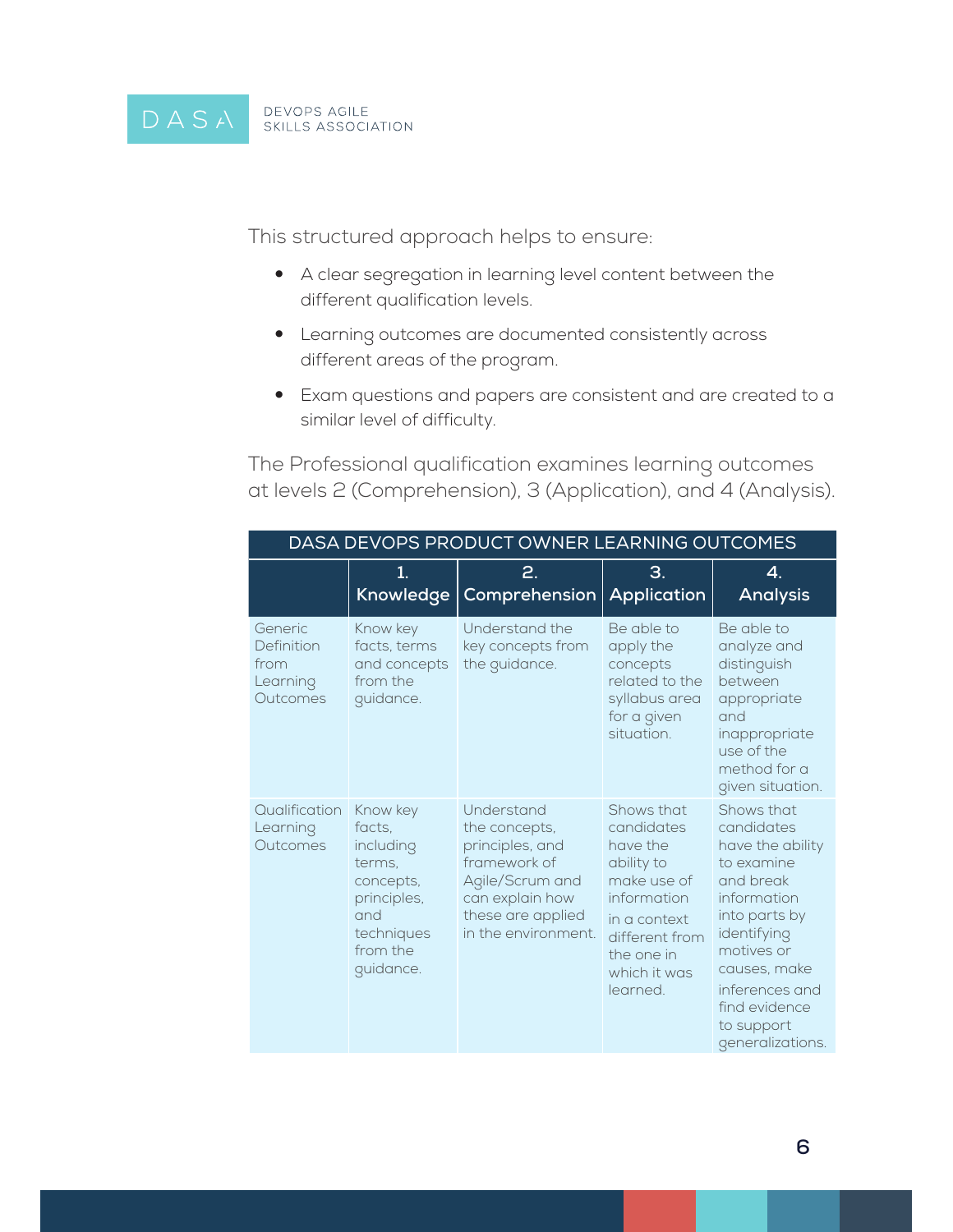

### SYLLABUS AREAS

The following syllabus areas are identified.

| <b>SYLLABUS AREA CODE</b> | <b>SYLLABUS AREA TITLE</b>     |
|---------------------------|--------------------------------|
| CPO                       | Context of the Product Owner   |
| <b>RPO</b>                | The Role of the Product Owner  |
| FP                        | <b>Envisioning the Product</b> |
| MV                        | Maximizing Value               |
| TV                        | <b>Translating Value</b>       |
| Dν                        | <b>Delivering Value</b>        |

### **SYLLABUS**

In the following tables, the key aspects of the DASA DevOps Product Owner Syllabus are described.

### CONTEXT OF THE PRODUCT OWNER

| <b>Syllabus Area</b><br>Code<br><b>CPO</b> |                          | <b>Syllabus Area:</b><br><b>Context of the Product</b><br>Owner (CPO) | <b>Primary References</b> |
|--------------------------------------------|--------------------------|-----------------------------------------------------------------------|---------------------------|
| Level                                      | Topic                    |                                                                       |                           |
|                                            |                          | Understand the basics of Product Owner,                               |                           |
|                                            | Agile, Scrum, and DevOps |                                                                       |                           |
|                                            | Specifically to recall:  |                                                                       |                           |
| O1                                         | O1                       | Product Owner:                                                        | Scrum Guide               |
|                                            |                          | Who is Product Owner?<br>٠                                            |                           |
|                                            |                          | A Product Owner Works in a<br>٠<br>Context                            |                           |
| O1                                         | 02                       | Agile Introduction                                                    | agilemanifesto.org        |
|                                            |                          | What is Agile?<br>$\bullet$                                           |                           |
|                                            |                          | <b>Traditional versus Agile</b><br>$\bullet$                          |                           |
|                                            |                          | The Agile Manifesto<br>٠                                              |                           |
|                                            |                          | <b>Agile Principles</b><br>$\bullet$                                  |                           |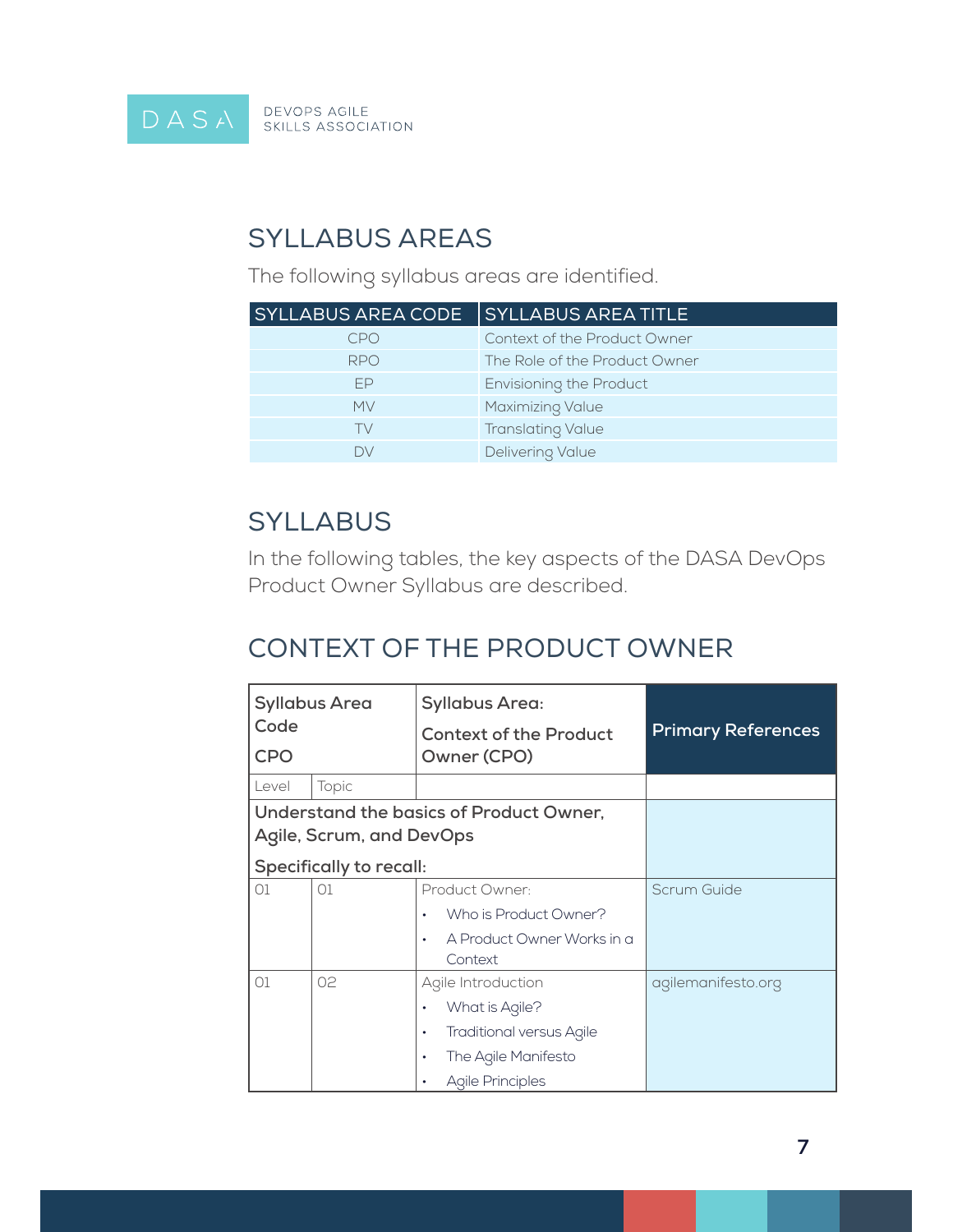

| 01 | 03 | Scrum Overview:                                  | Scrum Guide |
|----|----|--------------------------------------------------|-------------|
|    |    | Introduction to Scrum                            |             |
|    |    | <b>Scrum Artifacts</b><br>٠                      |             |
|    |    | <b>Scrum Events</b><br>٠                         |             |
|    |    | <b>Scrum Roles</b>                               |             |
|    |    | The Scrum Team<br>٠                              |             |
| O1 | 04 | Relationship Between Agile,<br>Lean, and DevOps  |             |
|    |    | Agile, Lean, and DevOps<br>Share a Common Origin |             |
|    |    | Relationship Between Agile<br>٠<br>and DevOps    |             |
|    |    | What is DevOps?<br>٠                             |             |
|    |    | Some DevOps Definitions                          |             |
|    |    | Why merge Dev and Ops?                           |             |
|    |    | DevOps Core Principles<br>٠                      |             |
|    |    | The Team<br>٠                                    |             |
|    |    | Key Characteristics of a<br>٠<br>DevOps Team     |             |
|    |    | When Autonomy is Not<br>٠<br>Possible            |             |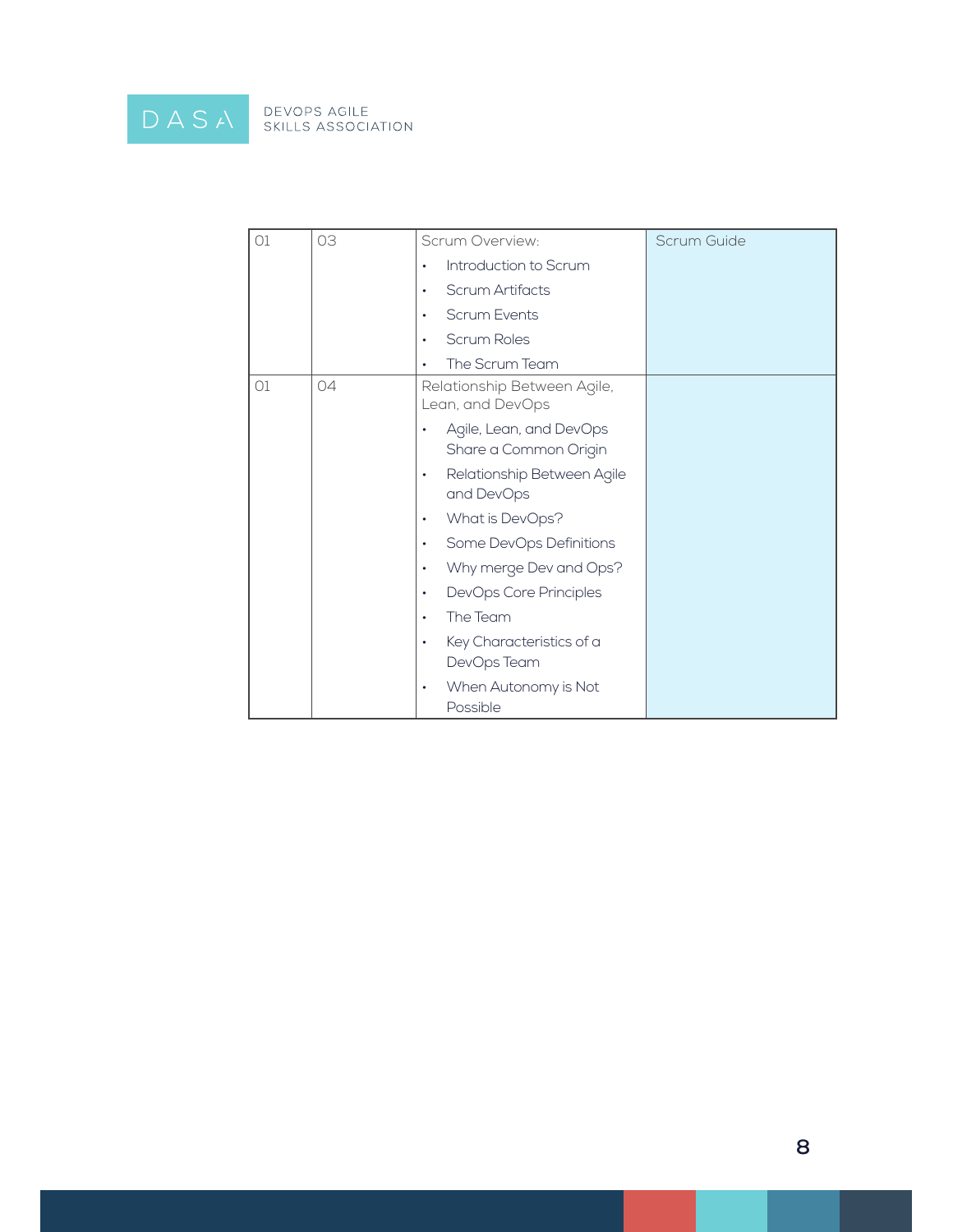### THE ROLE OF THE PRODUCT OWNER

| <b>Syllabus Area</b><br>Code<br><b>RPO</b> |       | <b>Syllabus Area:</b><br>The Role of the Product<br>Owner (RPO)                             | <b>Primary References</b> |
|--------------------------------------------|-------|---------------------------------------------------------------------------------------------|---------------------------|
| Level                                      | Topic |                                                                                             |                           |
| <b>Product Owner</b>                       |       | Understand the role and responsibilities of                                                 |                           |
| <b>Specifically to recall:</b><br>1        | O1    | Role of the Product Owner:                                                                  | Scrum Guide               |
|                                            |       | What People Say about the<br>Product Owner Role<br>How the Role of the Product<br>$\bullet$ |                           |
|                                            |       | Owner Evolved?                                                                              |                           |
|                                            |       | Becoming a Product Owner<br>$\bullet$                                                       |                           |
|                                            |       | The Role and Responsibilities<br>$\bullet$<br>of the Product Owner                          |                           |
| O1                                         | 02    | Competencies of the Product<br>Owner:                                                       |                           |
|                                            |       | <b>DASA</b> Competence<br>٠<br>Framework                                                    |                           |
|                                            |       | Product Owner Knowledge<br>$\bullet$<br>Areas at Expert Level                               |                           |
|                                            |       | The Product Owner is also a<br>$\bullet$<br>Leader                                          |                           |
| 01                                         | 03    | Product Owner in Practice:                                                                  | Scrum Guide               |
|                                            |       | The Role of the Product<br>$\bullet$<br>Owner during Iteration                              |                           |
|                                            |       | Decomposing the Product<br>$\bullet$<br>Vision                                              |                           |
|                                            |       | Daily Standup<br>٠                                                                          |                           |
|                                            |       | The Sprint Backlog<br>$\bullet$                                                             |                           |
|                                            |       | The Sprint Review/Demo<br>٠                                                                 |                           |
|                                            |       | The Sprint Retrospective<br>$\bullet$                                                       |                           |
|                                            |       | Sprint in the Life of a Product<br>٠<br>Owner                                               |                           |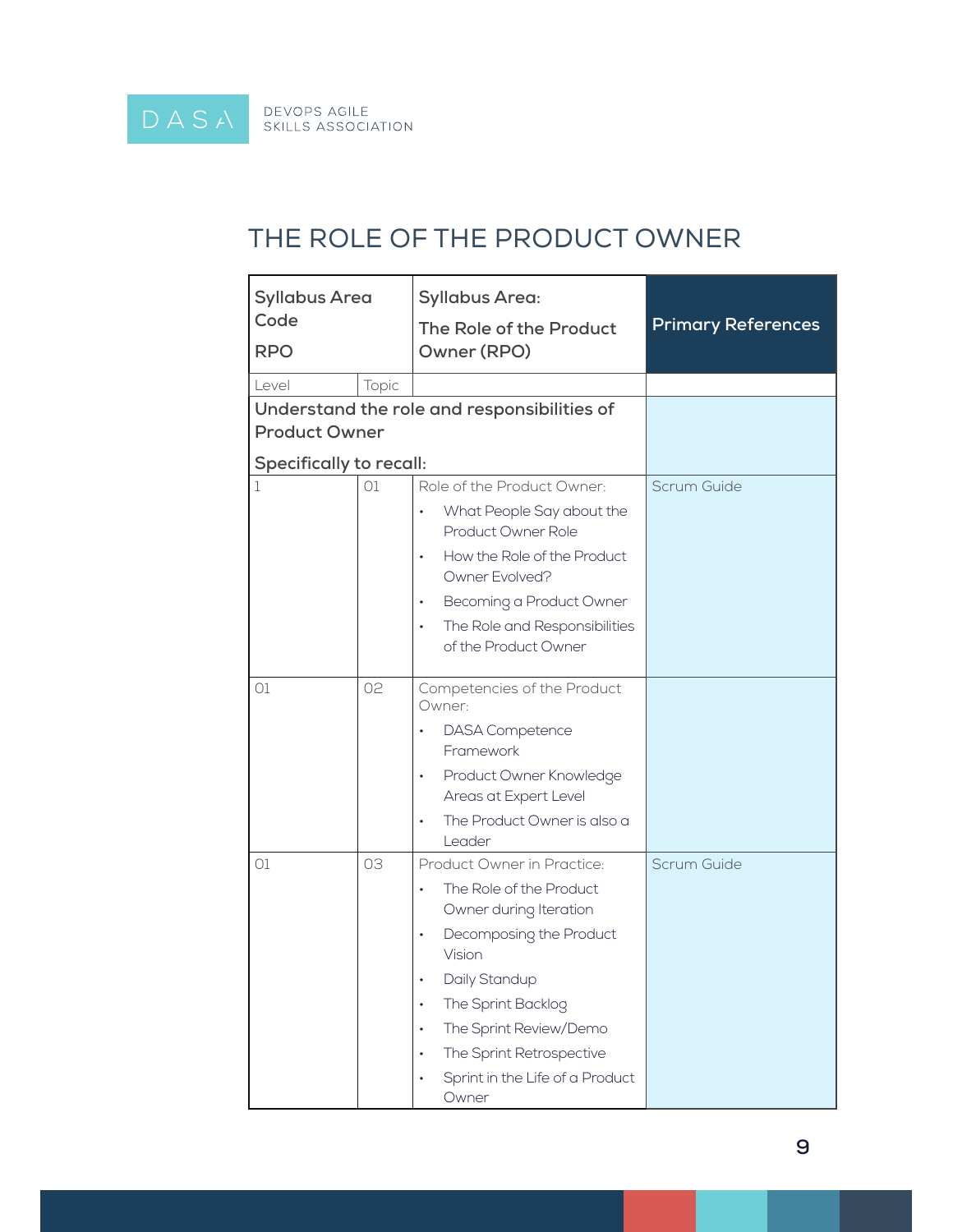### ENVISIONING THE PRODUCT

| <b>Syllabus</b><br><b>Area Code</b><br>EP |       | <b>Syllabus Area:</b><br><b>Envisioning the Product (EP)</b>                                    | <b>Primary References</b>                  |
|-------------------------------------------|-------|-------------------------------------------------------------------------------------------------|--------------------------------------------|
| Level                                     | Topic |                                                                                                 |                                            |
|                                           |       | Know the key aspects of envisioning the                                                         |                                            |
| product                                   |       |                                                                                                 |                                            |
| <b>Specifically to recall:</b>            |       |                                                                                                 |                                            |
| O1                                        | O1    | Value of the Product:                                                                           | romanpichler.com                           |
|                                           |       | <b>Business Value</b>                                                                           |                                            |
|                                           |       | Steering on Value in an Agile<br>٠<br>Organization                                              | The Art of Business<br>Value, Mark Scwartz |
|                                           |       | Business Value: Take the<br>$\bullet$<br>Perspective of a Hotel Owner vs a<br>(Potential) Guest |                                            |
|                                           |       | Sources of Business Value<br>$\bullet$                                                          |                                            |
|                                           |       | Linking Business Value to Structure                                                             |                                            |
| 01                                        | 02    | Envisioning the Product:                                                                        |                                            |
|                                           |       | <b>Product Owner Tools</b>                                                                      |                                            |
|                                           |       | <b>Product Vision</b>                                                                           |                                            |
|                                           |       | <b>Product Vision Techniques</b>                                                                |                                            |
| 01                                        | 03    | Decomposing the Vision:                                                                         | romanpichler.com                           |
|                                           |       | <b>Product Vision Board</b><br>$\bullet$                                                        |                                            |
|                                           |       | Business Value and Return on<br>$\bullet$<br>Investment (ROI)                                   |                                            |
|                                           |       | Use Business Value and ROI to<br>$\bullet$<br>Make Strategic Decisions                          |                                            |
|                                           |       | The Minimal Viable Product<br>٠                                                                 |                                            |
|                                           |       | Epics, Features, and User Stories<br>$\bullet$                                                  |                                            |
|                                           |       | <b>Translating Customer</b><br>Requirements into User Stories                                   |                                            |
|                                           |       | Slicing and Dicing Stories                                                                      |                                            |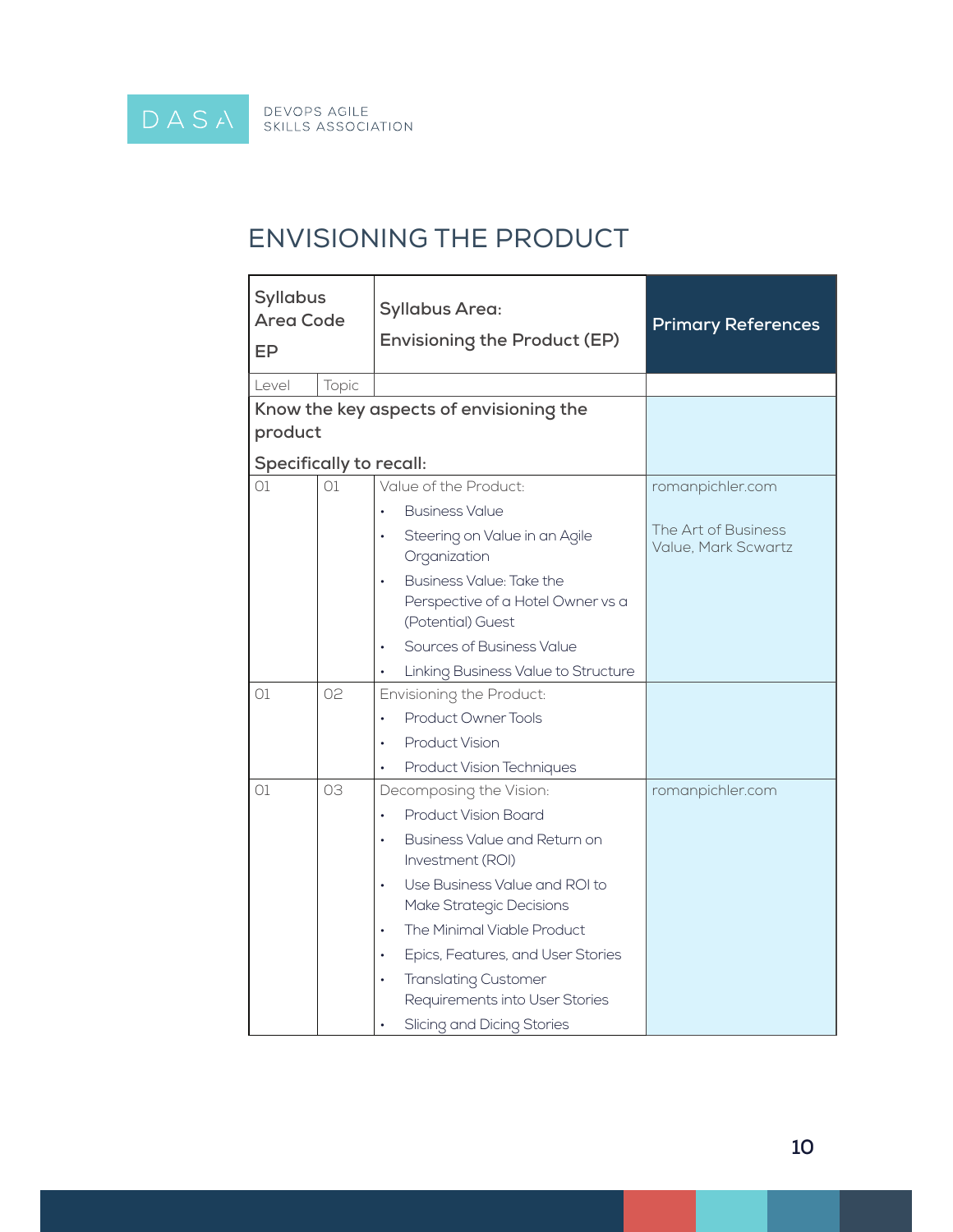

### MAXIMIZING VALUE

| <b>Syllabus</b><br><b>Area Code</b><br><b>MV</b> |                                                                                                                                                                                     | <b>Syllabus Area:</b><br><b>Maximizing Value (MV)</b>                                                                                                                                                 | <b>Primary References</b> |
|--------------------------------------------------|-------------------------------------------------------------------------------------------------------------------------------------------------------------------------------------|-------------------------------------------------------------------------------------------------------------------------------------------------------------------------------------------------------|---------------------------|
| Level                                            | Topic                                                                                                                                                                               |                                                                                                                                                                                                       |                           |
|                                                  |                                                                                                                                                                                     | Describe how to maximize value together                                                                                                                                                               |                           |
|                                                  | with stakeholders                                                                                                                                                                   |                                                                                                                                                                                                       |                           |
|                                                  | Specifically to recall:                                                                                                                                                             |                                                                                                                                                                                                       |                           |
| O1                                               | $\bigcap$<br>Engaging Stakeholders:<br>The Stakeholder Management<br>Process<br>The Stakeholder Map<br>٠<br>Stakeholder Touch Points<br>Stakeholder's Right and<br>Responsibilities |                                                                                                                                                                                                       |                           |
| O1                                               | 02                                                                                                                                                                                  | Influencing Stakeholders:<br>Ways to Influence and Persuade<br>$\bullet$<br>Barriers to Successful Persuasion<br>Successful Persuasion<br>Don't Forget Many of the Traditional<br>٠<br>Tools as Well! |                           |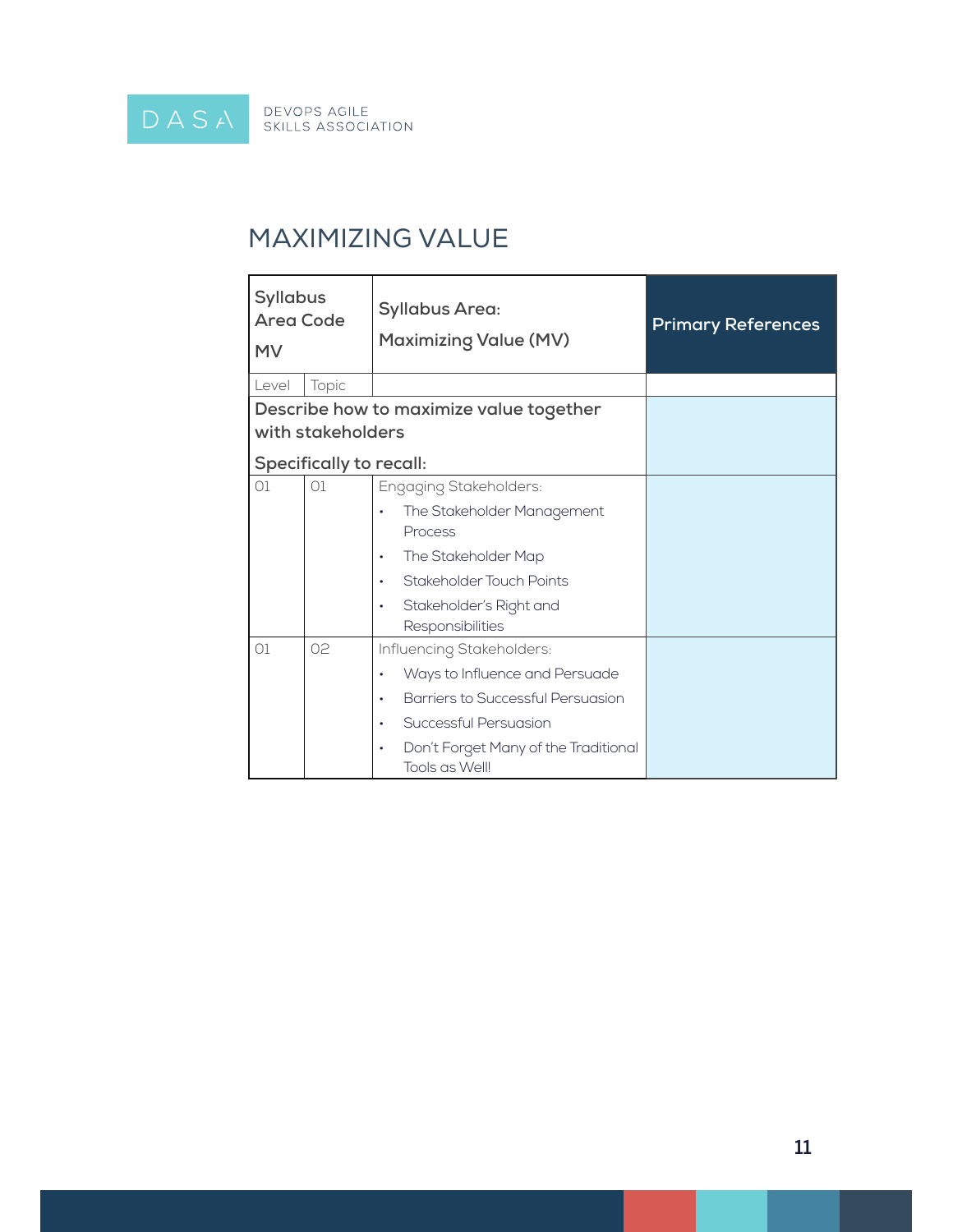

### TRANSLATING VALUE

| <b>Syllabus</b><br><b>Area Code</b><br>TV |                         | <b>Syllabus Area:</b><br><b>Translating Value (TV)</b>                                                                                                                                                                                                                                      | <b>Primary References</b> |
|-------------------------------------------|-------------------------|---------------------------------------------------------------------------------------------------------------------------------------------------------------------------------------------------------------------------------------------------------------------------------------------|---------------------------|
| Level                                     | Topic                   |                                                                                                                                                                                                                                                                                             |                           |
|                                           |                         | Know the concept of translating value                                                                                                                                                                                                                                                       |                           |
|                                           | Specifically to recall: |                                                                                                                                                                                                                                                                                             |                           |
| O1                                        | O1                      | Backlog:<br>Product Backlog<br>٠<br>Definition of Done<br>۰<br><b>Technical Debt</b><br>$\bullet$<br>The Impediment List<br>$\bullet$<br>The Product Backlog Refinement<br>۰<br>From Product Backlog to Team<br>٠<br><b>Backlog</b><br><b>Balanced Allocation of Resources</b><br>$\bullet$ | Scrum Guide               |
|                                           |                         | Definition of Ready<br>$\bullet$<br>Creating a Sprint Backlog                                                                                                                                                                                                                               |                           |
| O1                                        | 02                      | <b>Estimating Work:</b><br>What is Agile Estimation?<br>٠<br><b>Agile Estimation Techniques</b><br>$\bullet$<br><b>Estimation Using Hours or Story</b><br>٠<br>Points                                                                                                                       |                           |